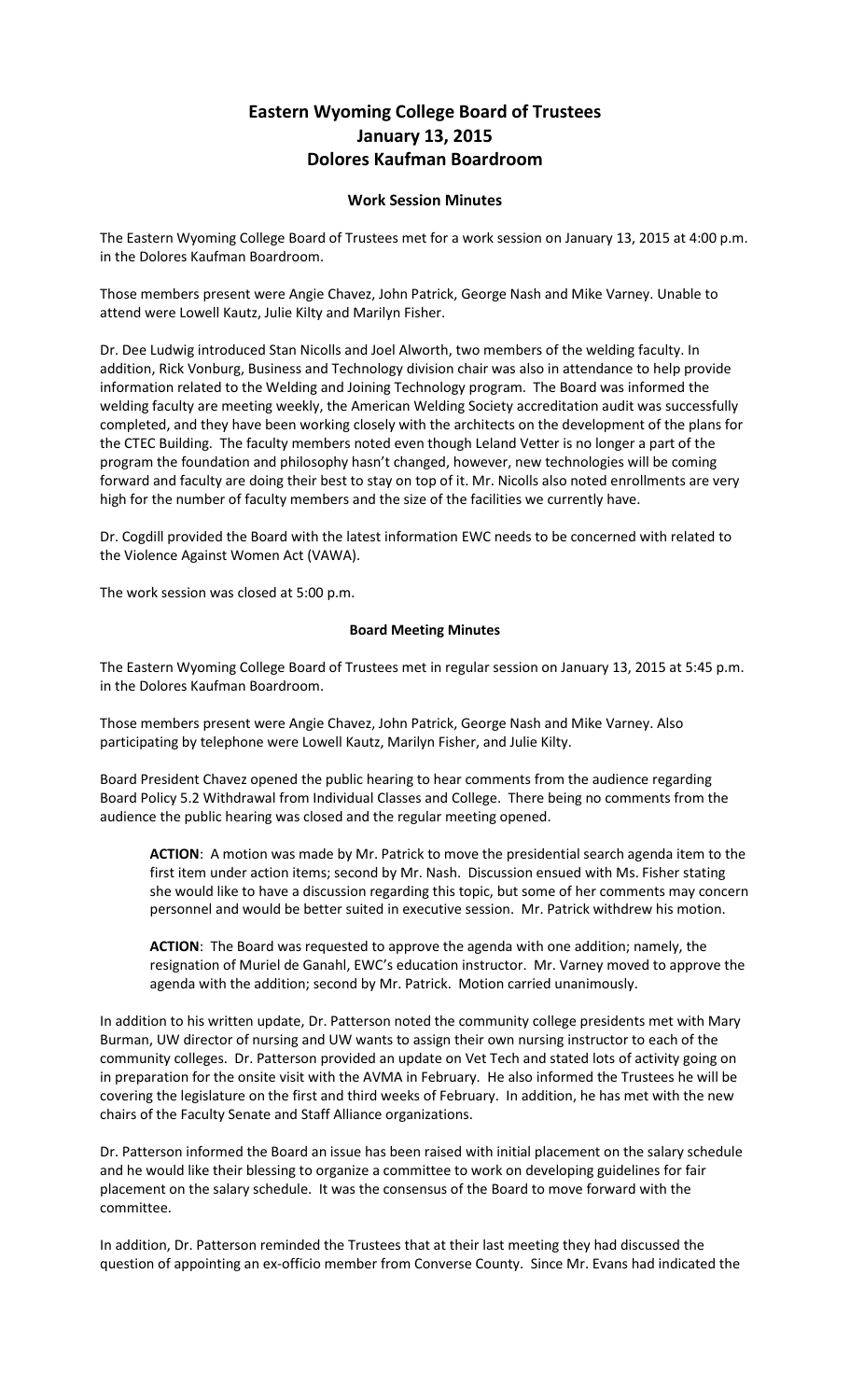Trustees cannot appoint an ex-officio member, Dr. Patterson suggested working with Jim Willox and the Converse County Commissioners to appoint a non-voting advisory member to the Board of Trustees.

**ACTION**: The consent agenda was considered for approval. Mr. Varney moved and Mr. Nash seconded the motion to approve the consent agenda, which included the minutes from the December 9, 2014 meeting and executive session and the ratification of Matheson/Linweld as the welding equipment supplier for the new Douglas Campus. Motion carried unanimously.

**ACTION**: The financial report was presented by Mr. Laher. In addition, Mr. Woods and Mr. Jarvis provided updates regarding the current construction projects. Mr. Patrick made a motion to approve the financial report, as presented. Mr. Nash seconded and the motion was unanimously passed.

**ACTION**: The Board was informed that Vice President for Learning Dr. Dee Ludwig had submitted her letter of intent to participate in the early retirement program, effective one month following the end of her current employment contract. Mr. Patrick moved to approve the early retirement request of Dr. Ludwig; second by Mr. Varney. The motion was unanimously passed with Mr. Varney noting the Board's appreciation of Dr. Ludwig's years of service to EWC.

**ACTION**: Mr. Nelson informed the Board that performance evaluations have been completed and he recommended Dr. Rex Cogdill, Ron Laher, and Mike Durfee be reappointed to their respective positions for fiscal year 2016. Mr. Varney moved to accept the recommendation of Mr. Nelson for the reappointment of administers; Rex Cogdill, Ron Laher, and Mike Durfee, as presented. Seconded by Mr. Nash and the motion was unanimously passed.

**ACTION**: The final reading of Board Policy 5.2 Withdrawal from Individual Classes and College was brought before the Board for their consideration. Dr. Cogdill noted the proposed change is two-fold. First it changes the current policy regarding Withdrawal from Individual Classes and the College into an administrative rule. This will allow the Board to make changes to the rule in one meeting rather than the change having to be approved after a 45 day waiting period and public hearing as is now the case with a change in Board Policy. Secondly, this proposed change moves back the date in which a student may withdraw from any and all classes and receive a grade of "W". The current policy states that students may withdraw from any or all classes before the last 15 calendar days of the semester and receive a grade of "W". In the Fall semester, this date often falls during the Thanksgiving Break when the College is closed. This change would eliminate this from occurring. Dr. Cogdill stated the Curriculum & Learning Council feels that the change to 28 calendar days from the end of the semester (4 weeks) still allows the student an adequate opportunity to determine if she or he has a reasonable chance of passing any individual class. A motion was made by Mr. Patrick to approve on final reading Board Policy 5.2 the Withdrawal from Individual Classes and College, and the associated Administrative Rule; seconded by Mr. Nash. Motion carried unanimously.

**ACTION**: Mr. Nelson requested the Board approve the resignation of Dr. Muriel de Ganahl, EWC education instructor. Mr. Patrick moved and Mr. Varney seconded the motion to reluctantly approve the resignation of Dr. Muriel de Ganahl. Motion carried unanimously.

Updates were provided by Student Services, College Relations, Human Resources, Institutional Development, and Learning. Ms. Afdahl shared with the Board that KOTA TV plans to provide \$2,000 worth of television advertising for the EWC Job Fair. In addition, Mr. Patrick asked Dr. Cogdill to find some way to include Dave Dent in the golf program.

Ray Dewitt, president of the Faculty Senate, introduced the other officers serving with him. Michael DeMers, president elect; Colleen Mitchell, secretary/treasurer; and senators Monte Stokes, Gwen Yung, Heidi Edmunds, Tom Andersen, Tim Anderson, and Sherri Warren (from Douglas).

Dr. Ludwig provided the Board with a brief update on the Higher Learning Commission Focused Visit Report.

Kate Steinbock was on hand to present the Outcomes Assessment Report and Dr. Ludwig presented the Performance Indicator Report.

Clyde Woods, chair of the Staff Alliance introduced his executive officers: Mail Lee Olsen, president elect; Holly Lara, secretary/treasurer; Stuart Nelson, parliamentarian; Dixie Kroenlein, at-large classified